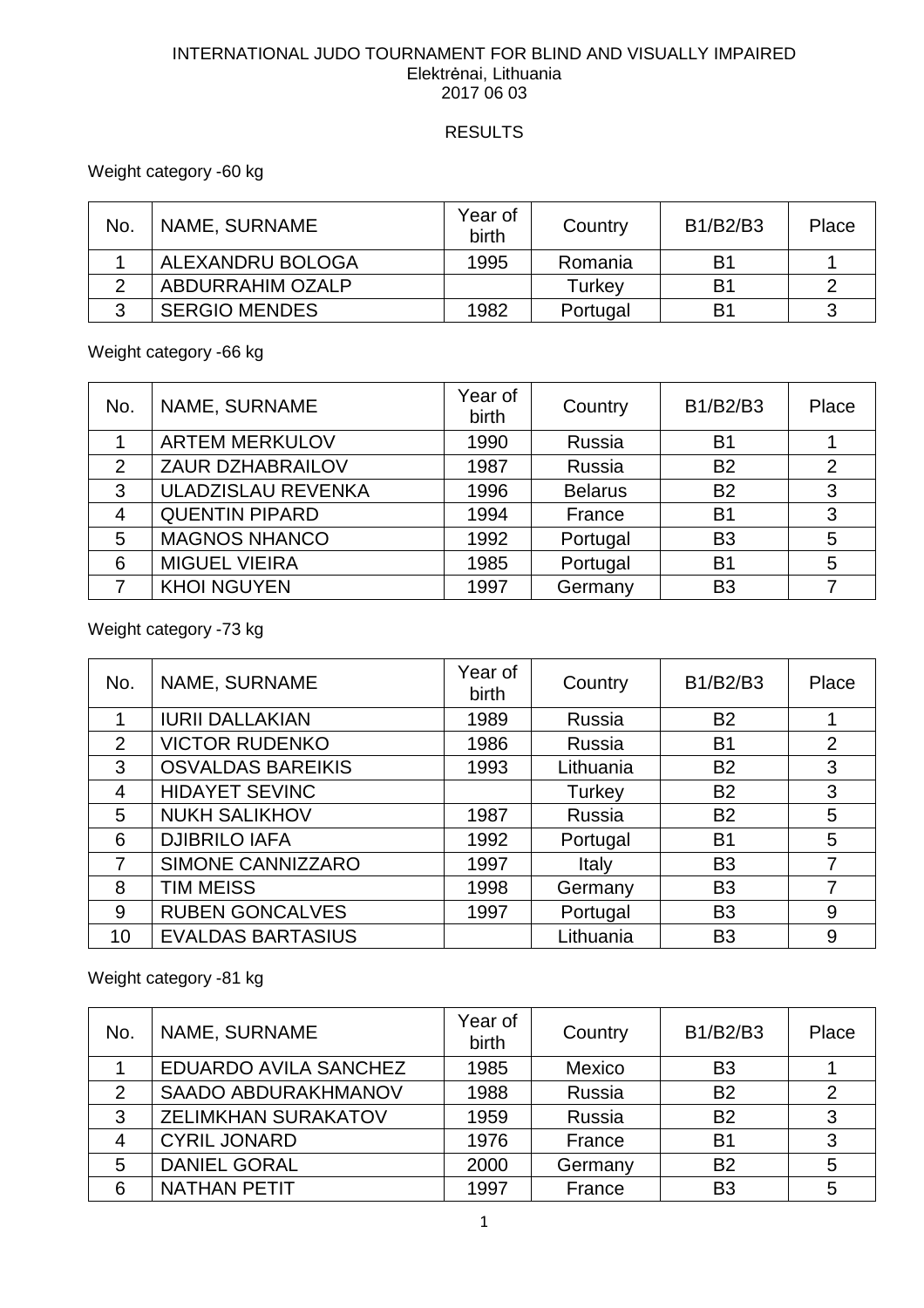|    | ALIAKSANDR KAZLOU             | 1978 | <b>Belarus</b> | B1             |  |
|----|-------------------------------|------|----------------|----------------|--|
|    | ULADZISLAU MISUN              | 1996 | <b>Belarus</b> | B <sub>3</sub> |  |
|    | <b>FEDERICO GIUSEPPE DURA</b> | 1997 | Italy          | B <sub>3</sub> |  |
| 10 | <b>TIM-MARTIN MELCHERT</b>    | 1999 | Germany        | B <sub>2</sub> |  |
|    | NORMANTAS PRUSINSKAS          | 1999 | Lithuania      | B1             |  |

Weight category -90 kg

| No.            | NAME, SURNAME                 | Year of<br>birth | Country | B1/B2/B3       | Place          |
|----------------|-------------------------------|------------------|---------|----------------|----------------|
|                | <b>VLADIMIR FEDIN</b>         | 1987             | Russia  | B <sub>3</sub> |                |
| 2              | <b>ELIOS LATCHOUMANAYA</b>    | 2000             | France  | B <sub>3</sub> | $\overline{2}$ |
| 3              | <b>MARC MILANO</b>            | 1992             | Germany | B <sub>3</sub> | 3              |
| $\overline{4}$ | YANN GOARNISSON               | 1987             | France  | <b>B2</b>      | 3              |
| 5              | <b>VALERIO ROMANO TEODORI</b> | 1997             | Italy   | <b>B1</b>      | 5              |
| 6              | <b>SABRI YUR</b>              |                  | Turkey  | <b>B2</b>      | 5              |
| 7              | <b>JEROME CAMBIER</b>         | 1985             | Belgium | <b>B2</b>      | $\overline{7}$ |
| 8              | <b>ISLAM DZHALILOV</b>        | 1998             | Russia  | <b>B2</b>      | 7              |
| 9              | <b>GOKMEN AYDIN</b>           |                  | Turkey  | B <sub>1</sub> | 9              |

# Weight category +100 kg

| No. | NAME, SURNAME           | Year of<br>birth | Country | B1/B2/B3       | Place |
|-----|-------------------------|------------------|---------|----------------|-------|
|     | <b>ONUR TASTAN</b>      |                  | Turkey  | B <sub>3</sub> |       |
|     | THEOKLITOS PAPACHRISTOS | 1974             | Greece  | B <sub>1</sub> |       |
| າ   | <b>GOKHAN BICER</b>     |                  | Turkey  | B <sub>3</sub> | 3     |
|     | <b>TULGA DEMIREL</b>    | 1997             | Germany | B <sub>3</sub> | 3     |

Weight category -48 kg

| No. | NAME, SURNAME           | Year of<br>birth | Country | B1/B2/B3 | Place |
|-----|-------------------------|------------------|---------|----------|-------|
|     | <b>AIGUL FAIZULLINA</b> | 1986             | Russia  | B2       |       |
|     | <b>SEMRA AKGUL</b>      |                  | Turkey  | B2       |       |

Weight category -52 kg

| No. | NAME, SURNAME            | Year of<br>birth | Country   | B1/B2/B3       | Place |
|-----|--------------------------|------------------|-----------|----------------|-------|
|     | <b>ECEM TASIN</b>        |                  | Turkev    | B <sub>2</sub> |       |
|     | <b>MONIKA AZELIONYTE</b> | 2001             | Lithuania | B <sub>2</sub> |       |
|     | <b>NERMIN KARLI</b>      |                  | Turkev    | B <sub>2</sub> |       |

Weight category -57 kg

| No. | NAME, SURNAME           | Year of<br>birth | Country | B1/B2/B3       | Place |
|-----|-------------------------|------------------|---------|----------------|-------|
|     | <b>IRINA FROLOVA</b>    | 1991             | Russia  | B <sub>2</sub> |       |
|     | <b>GULHAN ATASARAY</b>  |                  | Turkev  | B <sub>2</sub> |       |
|     | <b>ALESIA STEPANIUK</b> | 1985             | Russia  | B <sub>2</sub> |       |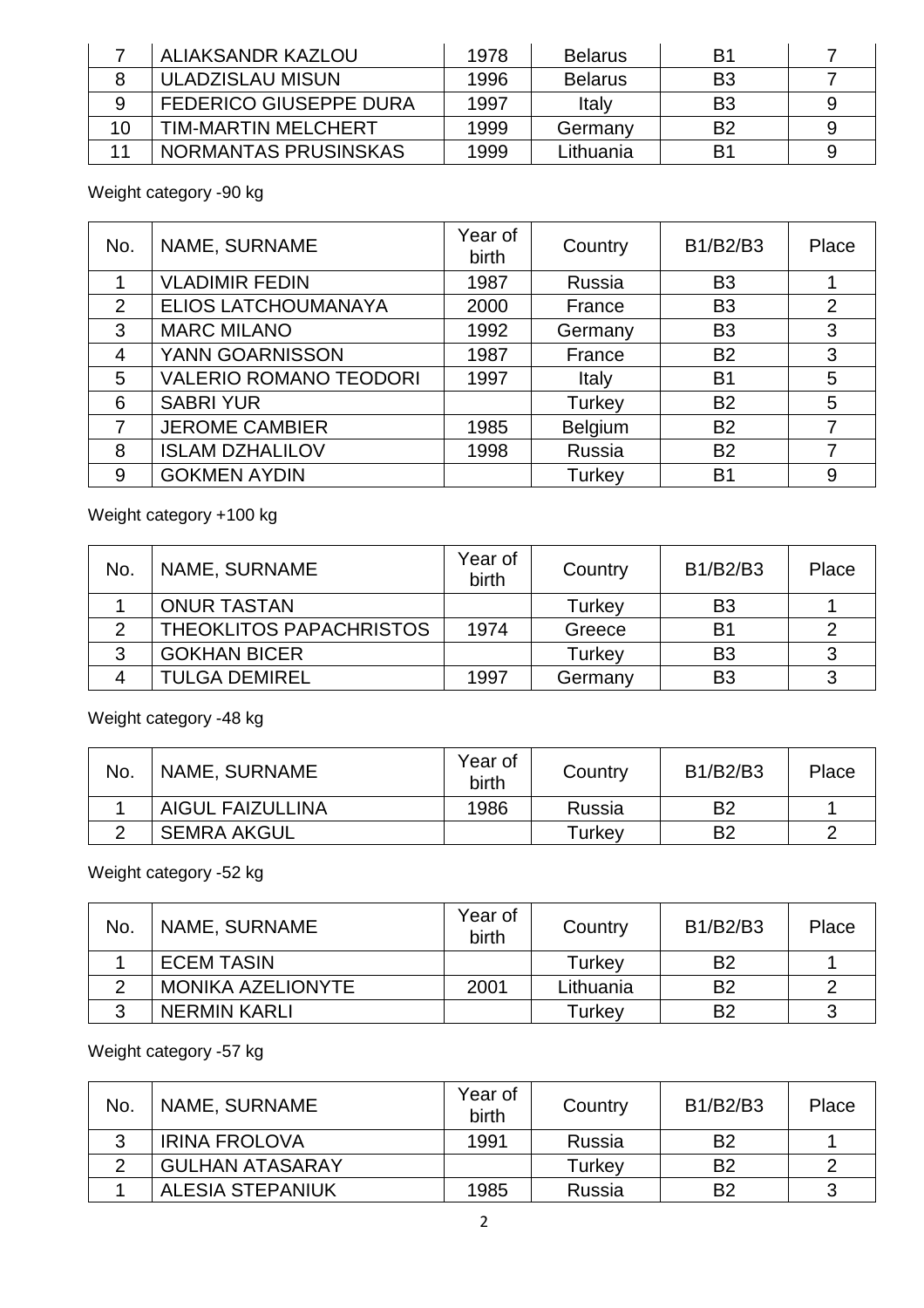| No. | NAME, SURNAME          | Year of<br>birth | Country | B1/B2/B3       | Place |
|-----|------------------------|------------------|---------|----------------|-------|
|     | NATALIA OVCHINNIKOVA   | 1994             | Russia  | B <sub>2</sub> |       |
|     | <b>DONDU YESILYURT</b> |                  | Turkev  | B <sub>3</sub> |       |
|     | <b>ZEYNEP CIKLA</b>    |                  | Turkey  | B <sub>2</sub> | ാ     |

Weight category +70 kg

| No. | NAME, SURNAME               | Year of<br>birth | Country        | B1/B2/B3       | Place |
|-----|-----------------------------|------------------|----------------|----------------|-------|
|     | <b>ARINA KACHAN</b>         | 1994             | <b>Belarus</b> | B <sub>3</sub> |       |
| 2   | <b>OLGA ZABRODSKAYA</b>     | 1984             | Russia         | <b>B2</b>      |       |
| 3   | PRESCILIA LEZE              | 1999             | France         | B <sub>3</sub> |       |
| Δ   | <b>THEODORA PASCHALIDOU</b> | 1998             | Greece         | B <sub>1</sub> |       |
| 5   | YADIGAR ENGIN               |                  | Turkey         | B <sub>1</sub> | 5     |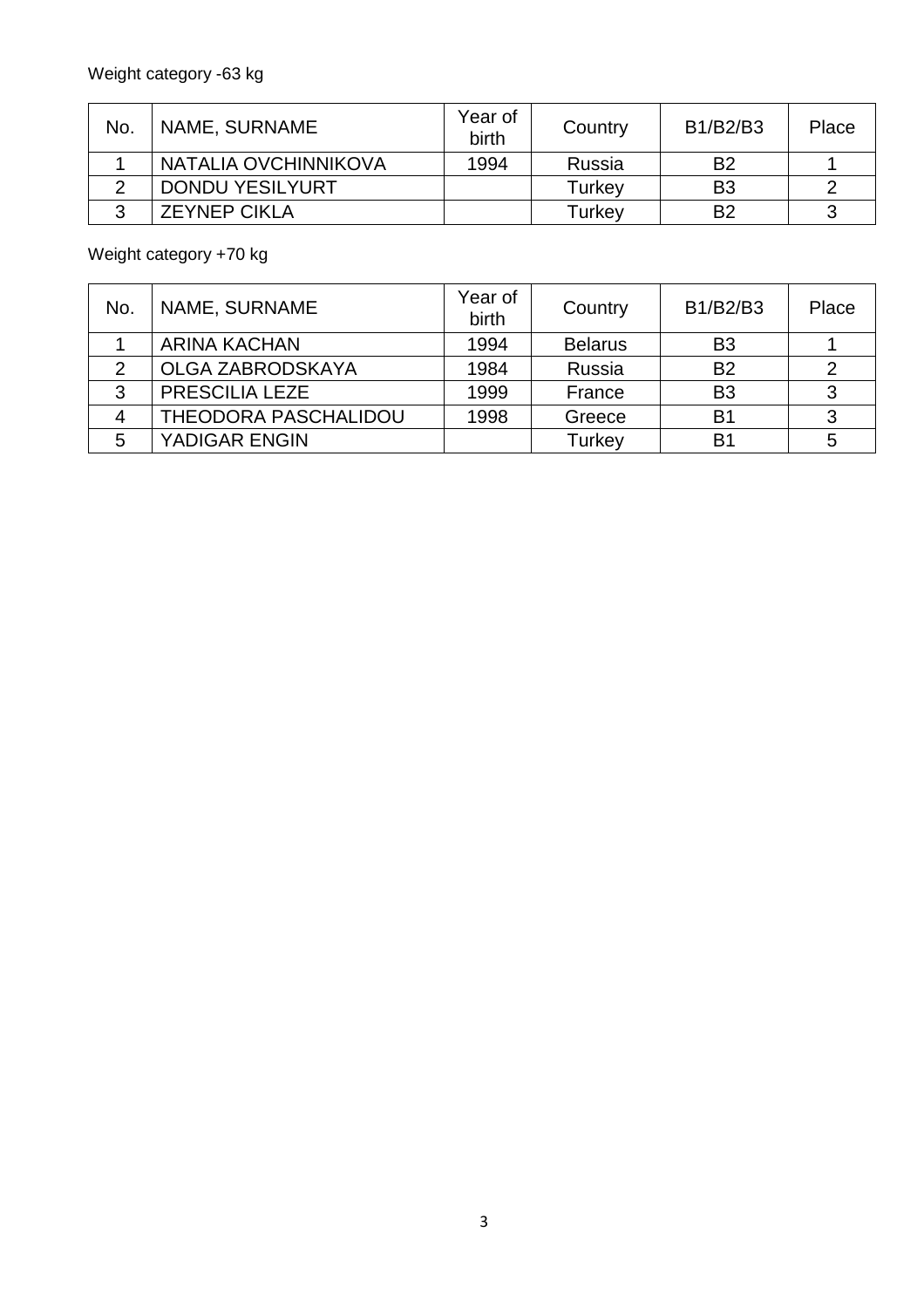### INTERNATIONAL JUDO TOURNAMENT FOR BLIND AND VISUALLY IMPAIRED Elektrėnai, Lithuania 2017 06 03 Team competition **RESULTS**

| No.            | NAME, SURNAME              | Weight<br>category | Place          |
|----------------|----------------------------|--------------------|----------------|
| 1              | <b>RUSSIA</b>              |                    |                |
|                | <b>ARTEM MERKULOV</b>      | 66 kg              |                |
|                | <b>ZAUR DZHABRAILOV</b>    | 66 kg              |                |
|                | <b>NUKH SALIKHOV</b>       | 73 kg              |                |
|                | <b>VICTOR RUDENKO</b>      | 73 kg              | 1              |
|                | <b>IURII DALLAKIAN</b>     | 81 kg              |                |
|                | <b>ZELIMKHAN SURAKATOV</b> | 81 kg              |                |
|                | <b>SAADO ABDURAKHMANOV</b> | 90 kg              |                |
|                | <b>ISLAM DZHALILOV</b>     | 90 kg              |                |
|                | <b>VLADIMIR FEDIN</b>      | $+90$ kg           |                |
| $\overline{2}$ | <b>FRANCE</b>              |                    |                |
|                | <b>QUENTIN PIPARD</b>      | 66 kg              |                |
|                | <b>CYRIL JONARD</b>        | 81 kg              | $\overline{2}$ |
|                | <b>NATHAN PETIT</b>        | 81 kg              |                |
|                | ELIOS LATCHOUMANAYA        | 90 kg              |                |
|                | YANN GOARNISSON            | +90 kg             |                |
| 3              | <b>TURKEY</b>              |                    |                |
|                | <b>ABDURRAHIM OZALP</b>    | 66 kg              |                |
|                | <b>HIDAYET SEVINC</b>      | 73 kg              |                |
|                | <b>SABRI YUR</b>           | 90 kg              | 3              |
|                | <b>GOKMEN AYDIN</b>        | 90 kg              |                |
|                | <b>ONUR TASTAN</b>         | $+90$ kg           |                |
|                | <b>GOKHAN BICER</b>        | $+90$ kg           |                |
| 4              | <b>GERMANY</b>             |                    |                |
|                | <b>KHOI NGUYEN</b>         | 66 kg              |                |
|                | <b>TIM MEISS</b>           | 73 kg              | 3              |
|                | <b>DANIEL GORAL</b>        | 81 kg              |                |
|                | <b>MARC MILANO</b>         | 90 kg              |                |
|                | <b>TULGA DEMIREL</b>       | +90 kg             |                |
| 5              | <b>PORTUGAL</b>            |                    |                |
|                | <b>SERGIO MENDEZ</b>       | 66 kg              |                |
|                | <b>MAGNOS NHANCO</b>       | 66 kg              | 5              |
|                | <b>MIGUEL VIEIRA</b>       | 73 kg              |                |
|                | <b>DJIBRILO IAFA</b>       | 73 kg              |                |
|                | <b>RUBEN GONCALVES</b>     | 81 kg              |                |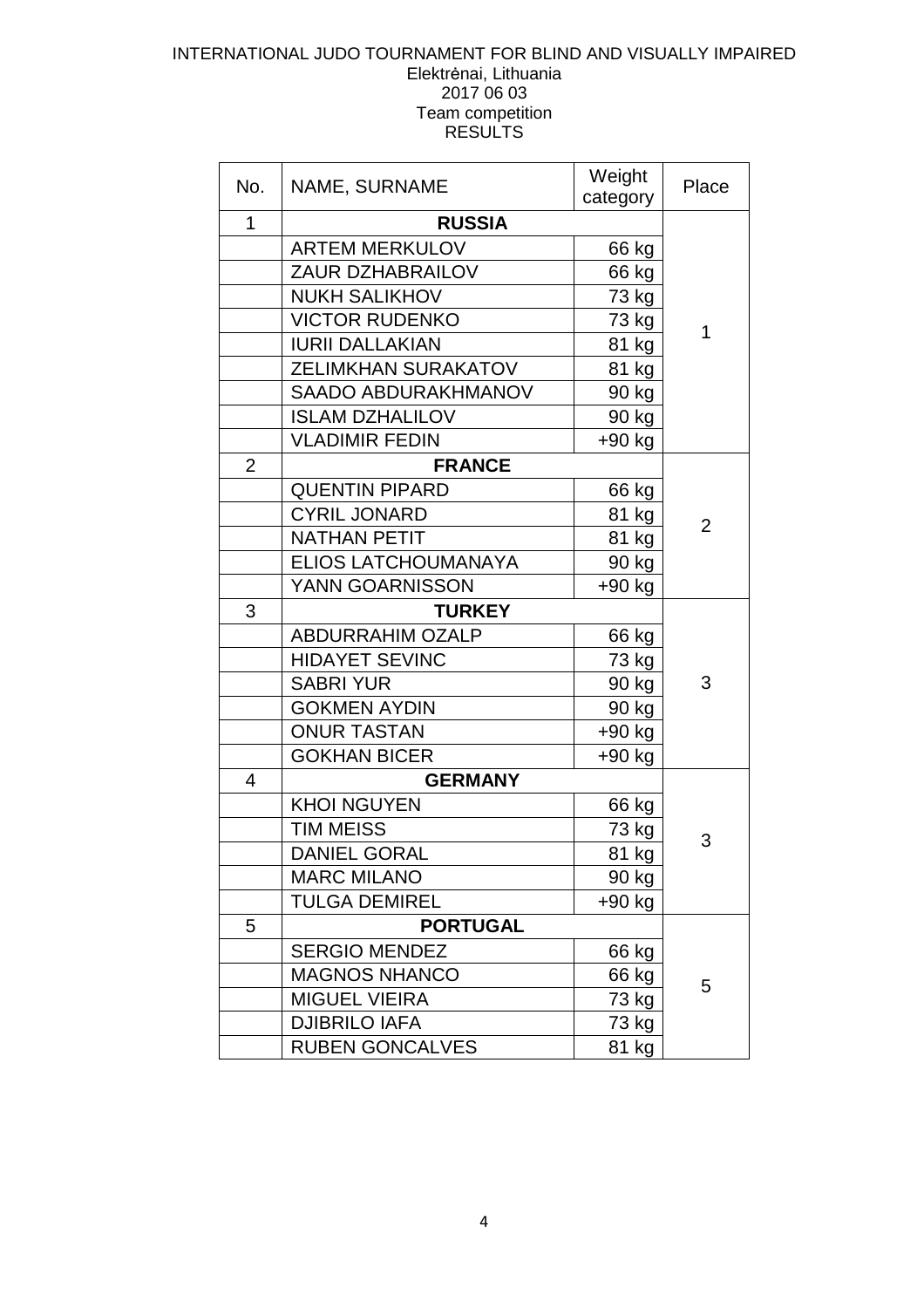Elektrėnai, Lithuania2017 06 03





Vyr. TeisA. Mečkovskis **A. Mečkovskis** T. Me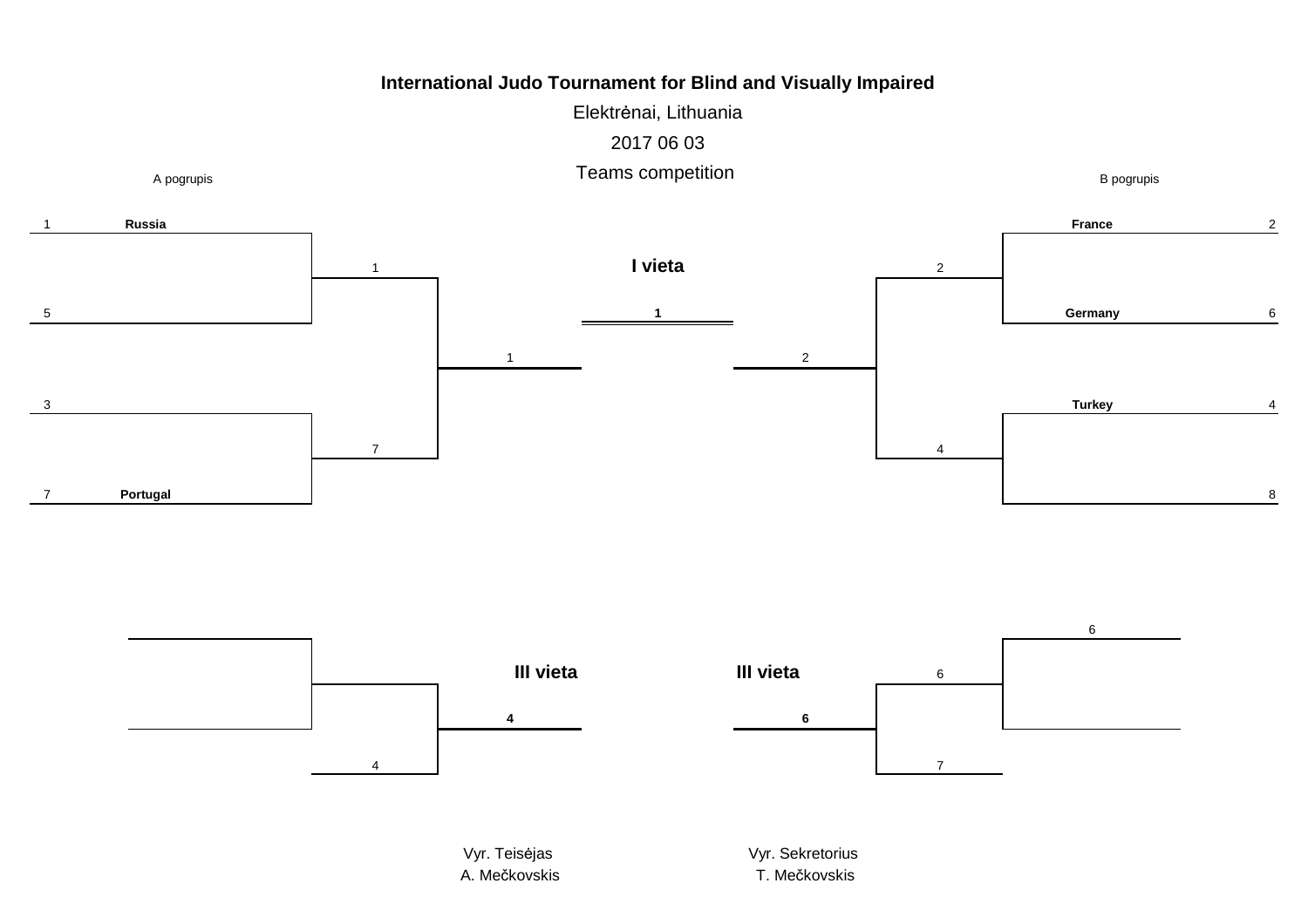Elektrėnai, Lithuania 2017 06 03 Sv. kat. -60 kg

| Eil.Nr. | Vardas Pavardė              | <b>Miestas</b> |    |    | Pergales | Taškai | Vieta |
|---------|-----------------------------|----------------|----|----|----------|--------|-------|
|         | 1 ABDURRAHIM OZALP          | ⊺urkev         |    | 10 |          | 10     |       |
|         | 2IALEXANDRU BOLOGA IRomania |                | 10 | 10 |          | 20     |       |
|         | 3 SERGIO MENDES             | Portugal       |    |    |          |        | Ш     |

### **1 Ratas**



#### **2 Ratas**

|                      | Kovos trukmė |
|----------------------|--------------|
| ABDURRAHIM OZALP     |              |
|                      | 10           |
| <b>SERGIO MENDES</b> |              |

### **3 Ratas**

|                      | Kovos trukmė |
|----------------------|--------------|
| ALEXANDRU BOLOGA     |              |
|                      | 10           |
| <b>SERGIO MENDES</b> |              |

Vyr. Teisėjas A. Mečkovskis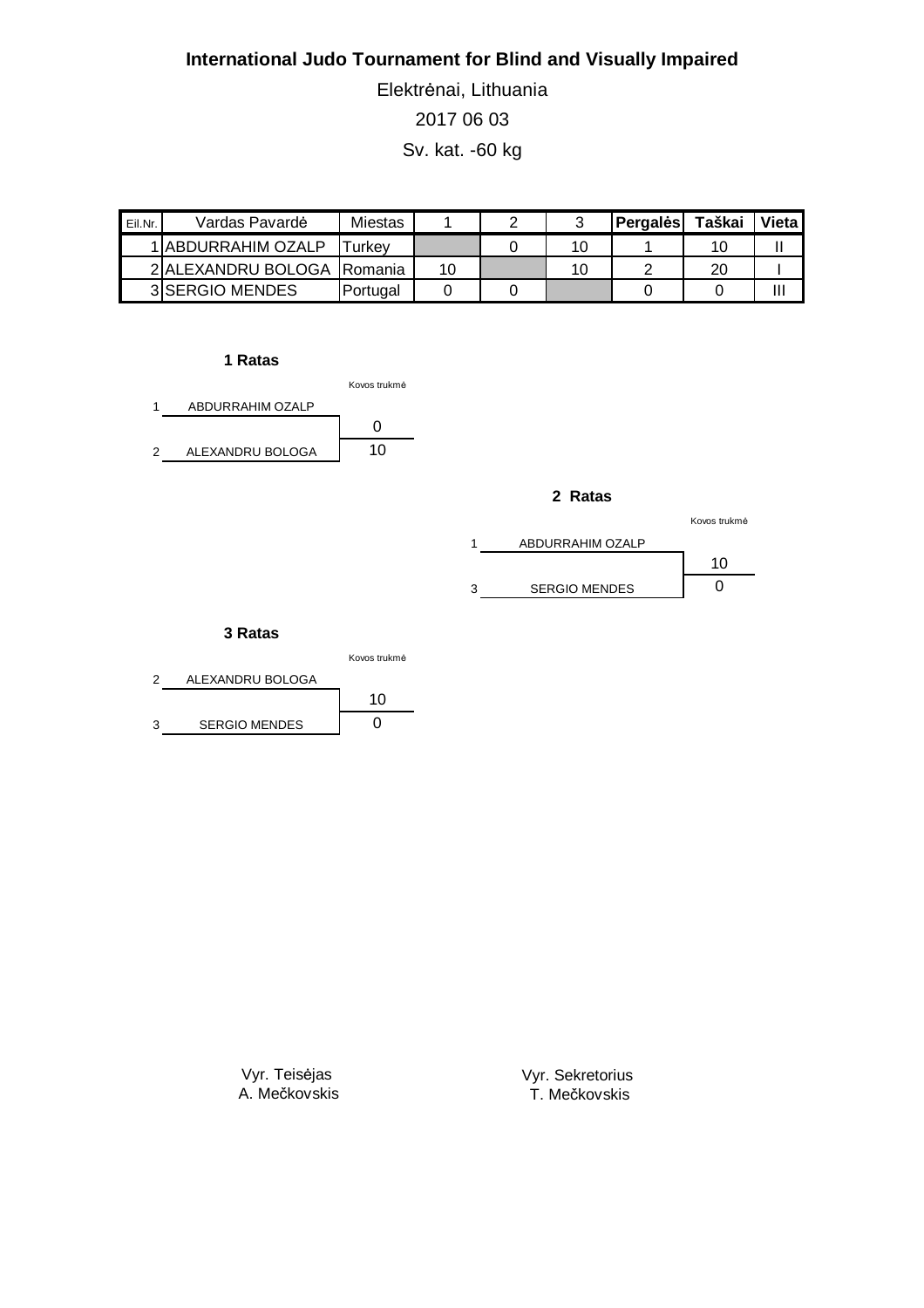Elektrėnai, Lithuania2017 06 03Sv. kat. -66 kg



Vyr. TeisA. Mečkovskis **A. Mečkovskis** T. Me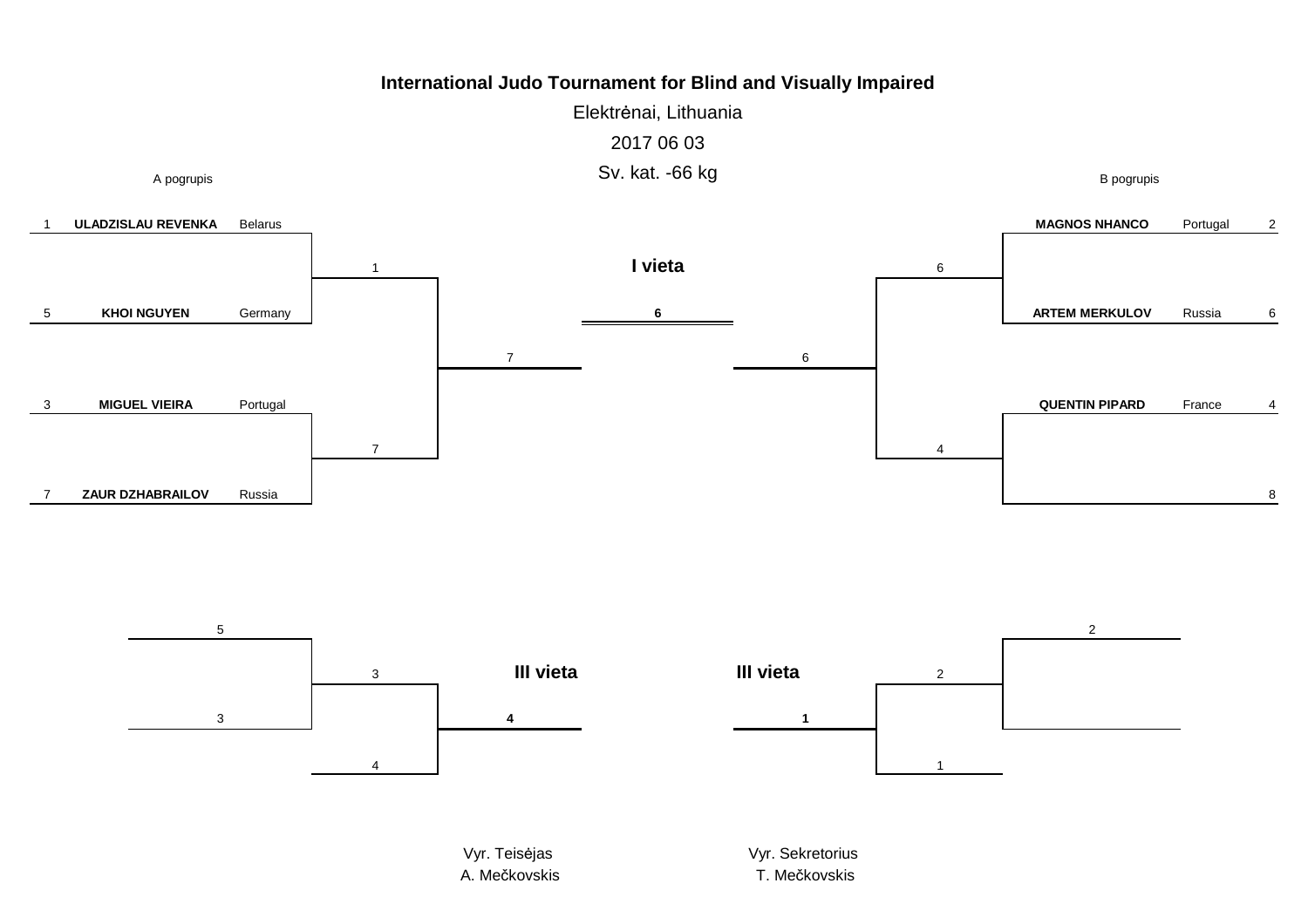Elektrėnai, Lithuania2017 06 03Sv. kat. -73 kg





A. Mečkovskis **A. Mečkovskis** T. Me

T. Mečkovskis

B pogrupis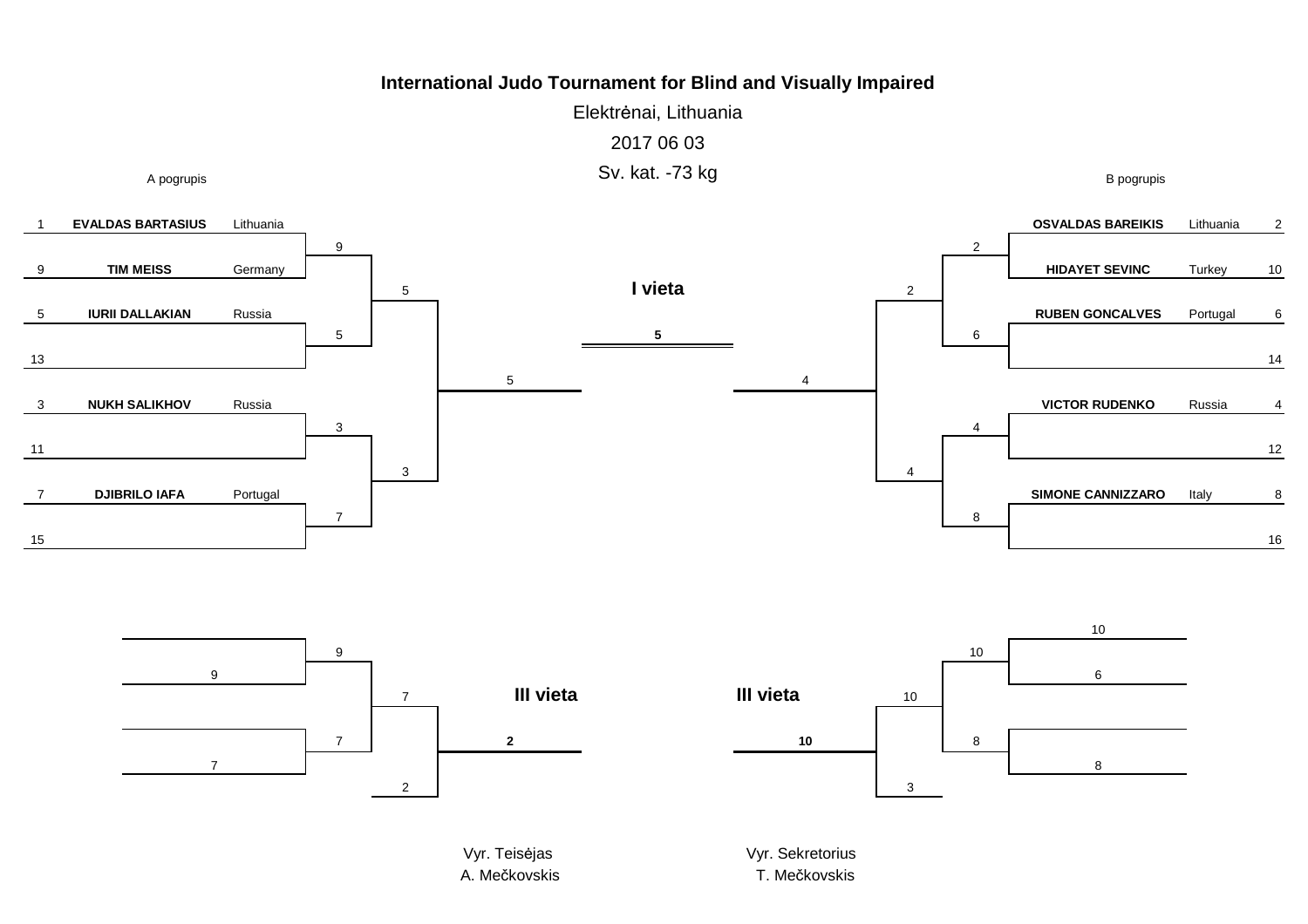Elektrėnai, Lithuania2017 06 03Sv. kat. -81 kg





Vyr. TeisA. Mečkovskis **A. Mečkovskis** T. Me

Vyr. Sekretorius T. Mečkovskis

B pogrupis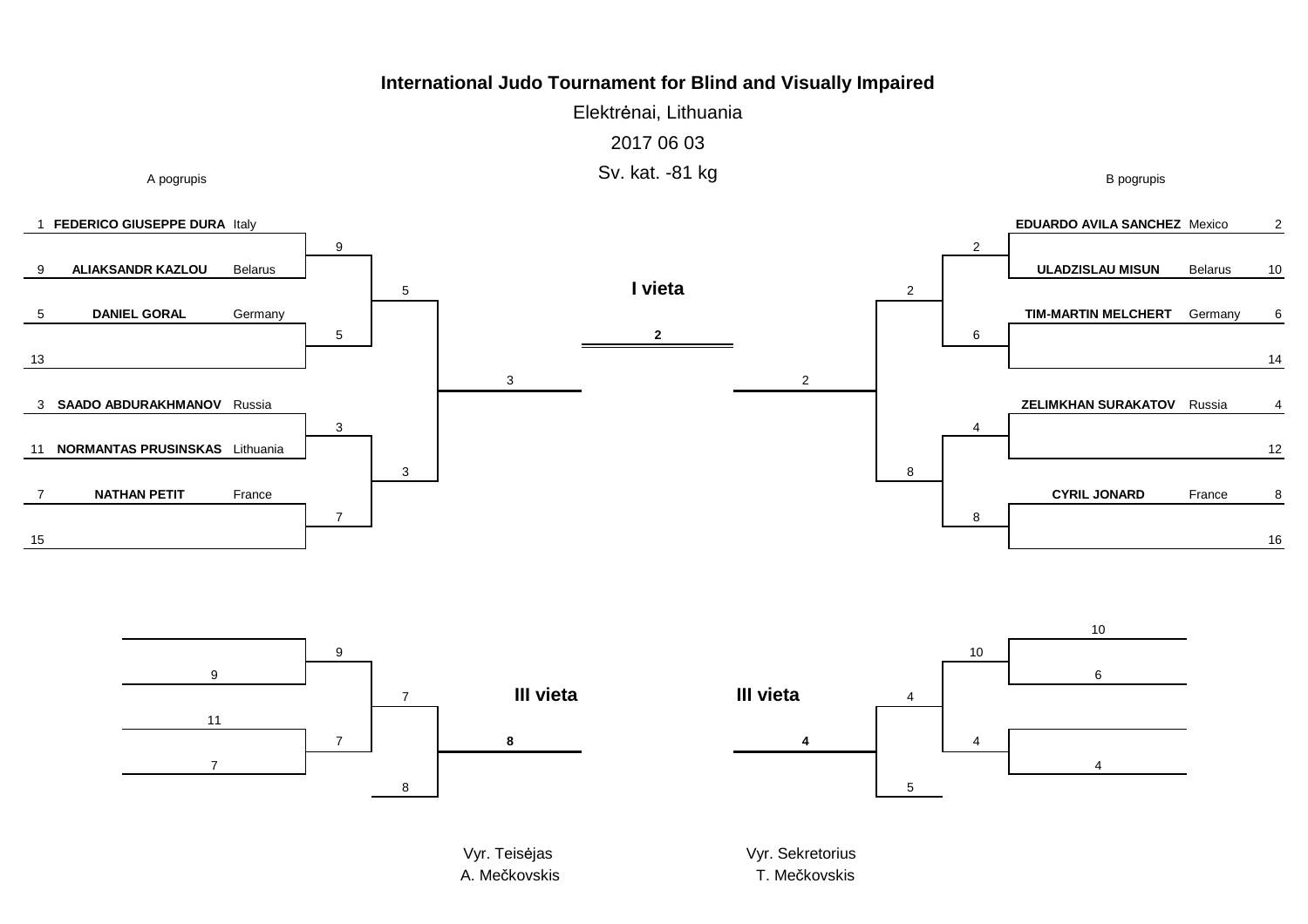Elektrėnai, Lithuania2017 06 03Sv. kat. -90 kg





Vyr. TeisA. Mečkovskis **A. Mečkovskis** T. Me

Vyr. Sekretorius T. Mečkovskis

6

8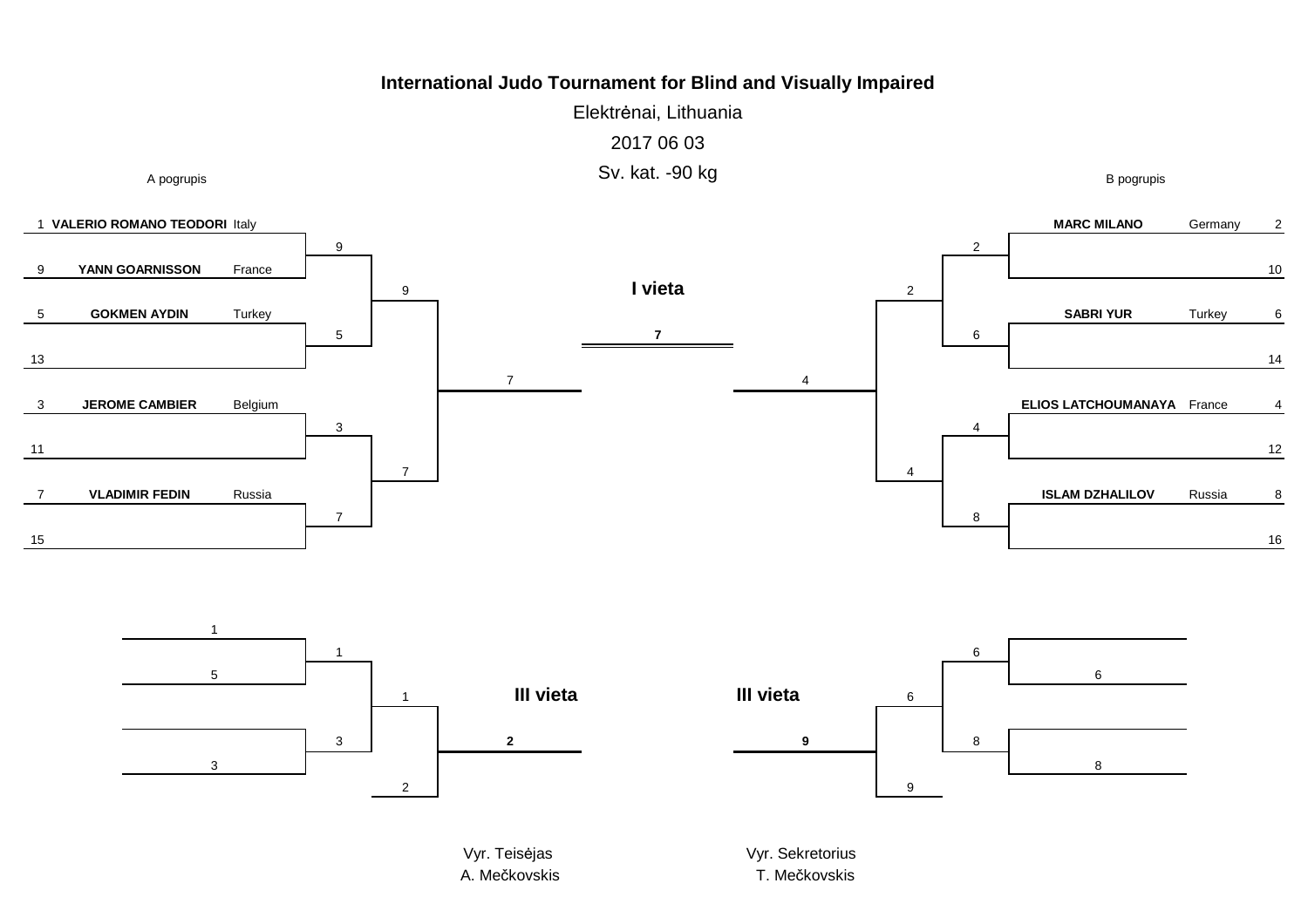Elektrėnai, Lithuania 2017 06 03

Sv. kat. +100 kg

| Eil.Nr. | Vardas Pavardė              | Miestas            |    |    |    | Pergales | Taškai | Vieta |
|---------|-----------------------------|--------------------|----|----|----|----------|--------|-------|
|         | 1 GOKHAN BICER              | <sup>-</sup> urkev |    |    | 10 |          | 10     | Ш     |
|         | 2 THEOKLITOS PAPACHR Greece |                    |    |    | 10 |          |        |       |
|         | <b>3 JONUR TASTAN</b>       | <sup>-</sup> urkev | 10 | 10 | 1C |          | 30     |       |
|         | <b>4 TULGA DEMIREL</b>      | Germany            |    |    |    |          |        | Ш     |

### **1 Ratas**



Vyr. Teisėjas A. Mečkovskis

10

4 TULGA DEMIREL | 0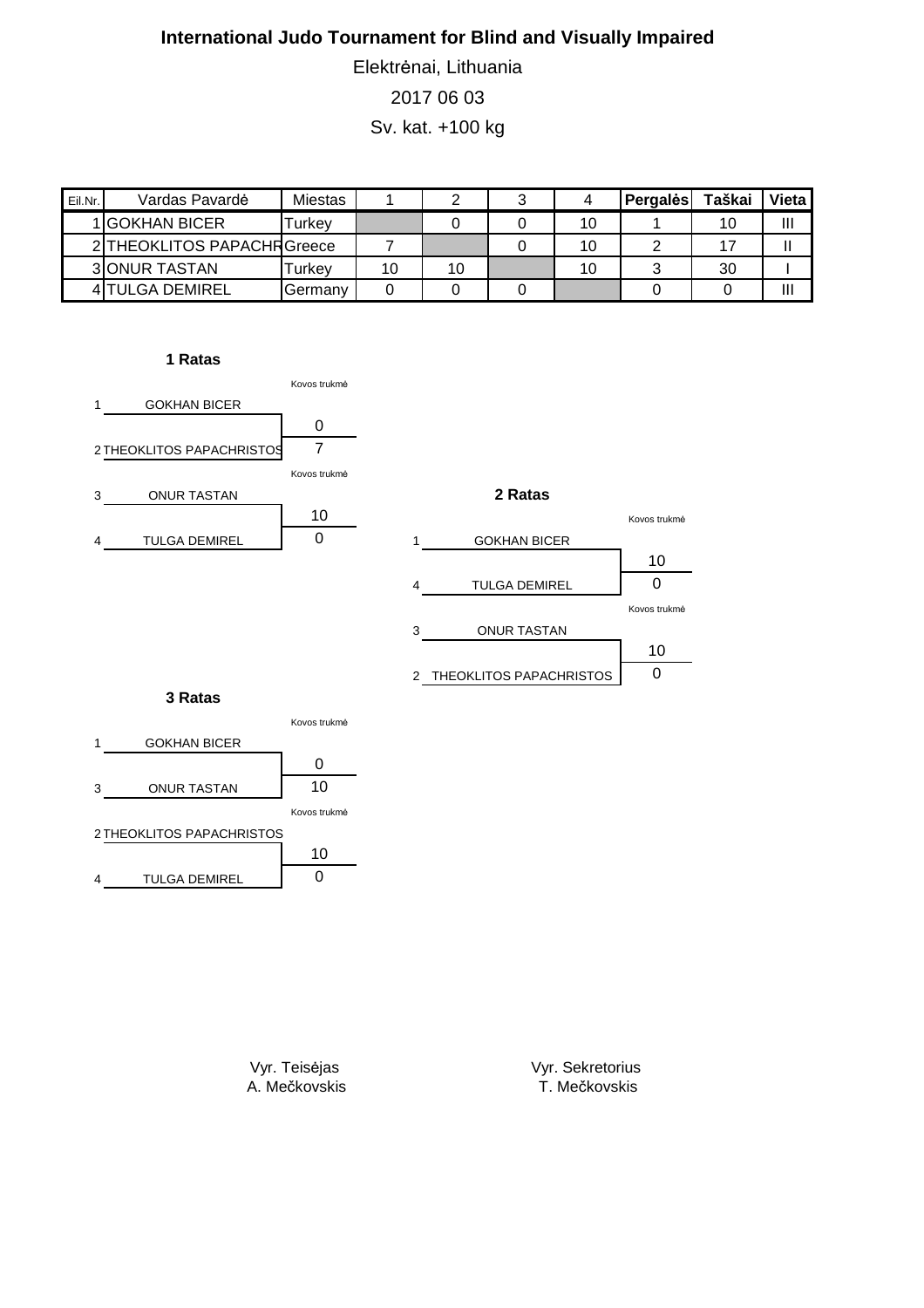Elektrėnai, Lithuania 2017 06 03 Sv. kat. -48 kg

| Eil.Nr. | Vardas Pavardė     | Miestas |    |  | Pergales | Taškai | Vieta. |
|---------|--------------------|---------|----|--|----------|--------|--------|
|         | 1 AIGUL FAIZULLINA | Russia  | 10 |  |          | 20     |        |
|         | 2ISEMRA AKGUL      | urkev   |    |  |          |        |        |

### **1 Ratas**



### **2 Ratas**



### **3 Ratas**

| AIGUL FAIZULLINA   |  |
|--------------------|--|
|                    |  |
| <b>SEMRA AKGUL</b> |  |

Vyr. Teisėjas A. Mečkovskis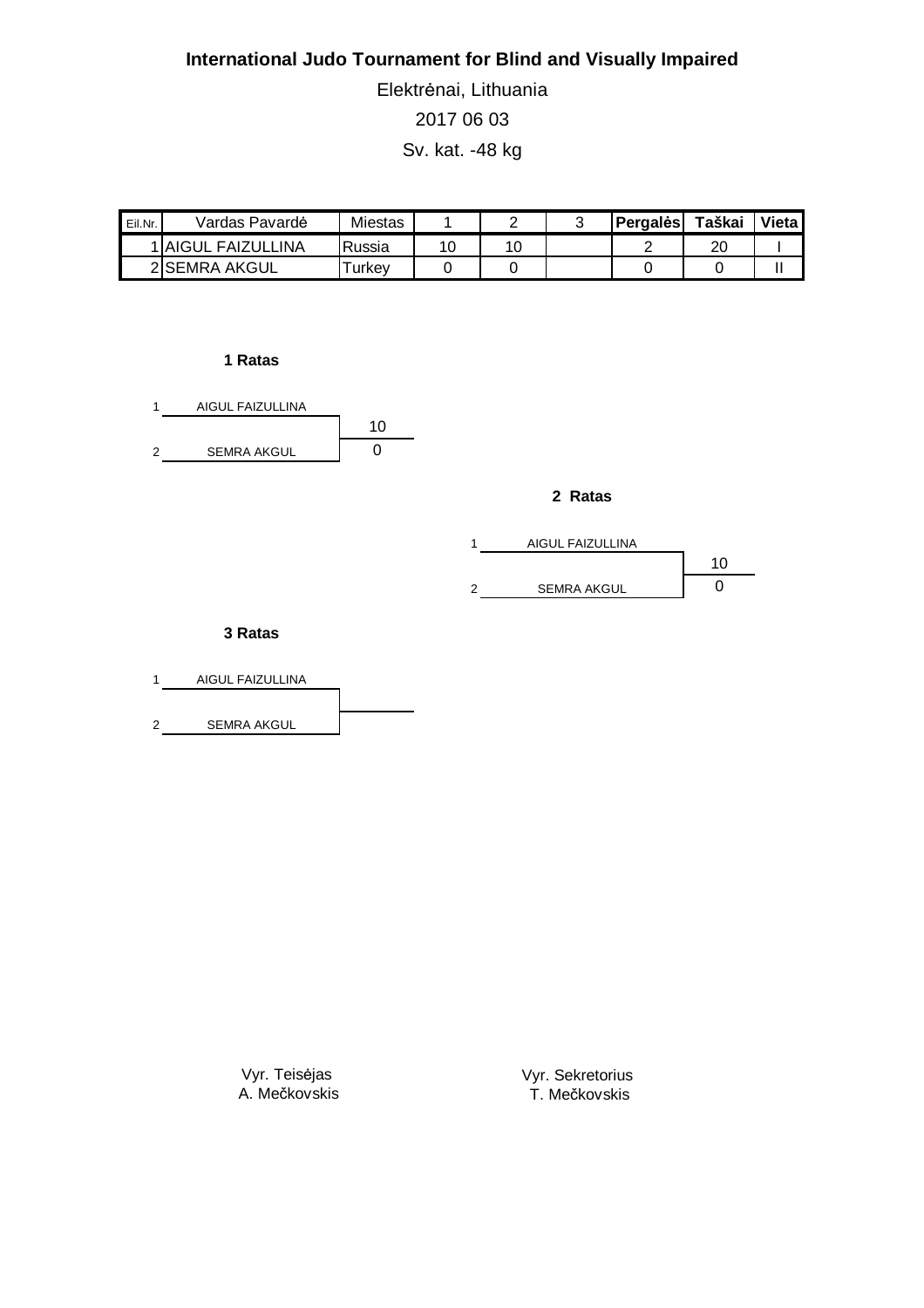Elektrėnai, Lithuania 2017 06 03 Sv. kat. -52 kg

| Eil.Nr. | Vardas Pavardė       | Miestas            |    |  | <b>Pergales</b> | Taškai | Vietal |
|---------|----------------------|--------------------|----|--|-----------------|--------|--------|
|         | 1 IMONIKA AZELIONYTE | lLithuania 1       |    |  |                 | 10     |        |
|         | 2 NERMIN KARLI       | urkev-             |    |  |                 |        | Ш      |
|         | <b>3IECEM TASIN</b>  | <sup>-</sup> urkev | 10 |  |                 | 20     |        |

### **1 Ratas**



#### **2 Ratas**

|                          | Kovos trukmė |
|--------------------------|--------------|
| <b>MONIKA AZELIONYTE</b> |              |
|                          |              |
| <b>ECEM TASIN</b>        | 10           |

#### **3 Ratas**



Vyr. Teisėjas A. Mečkovskis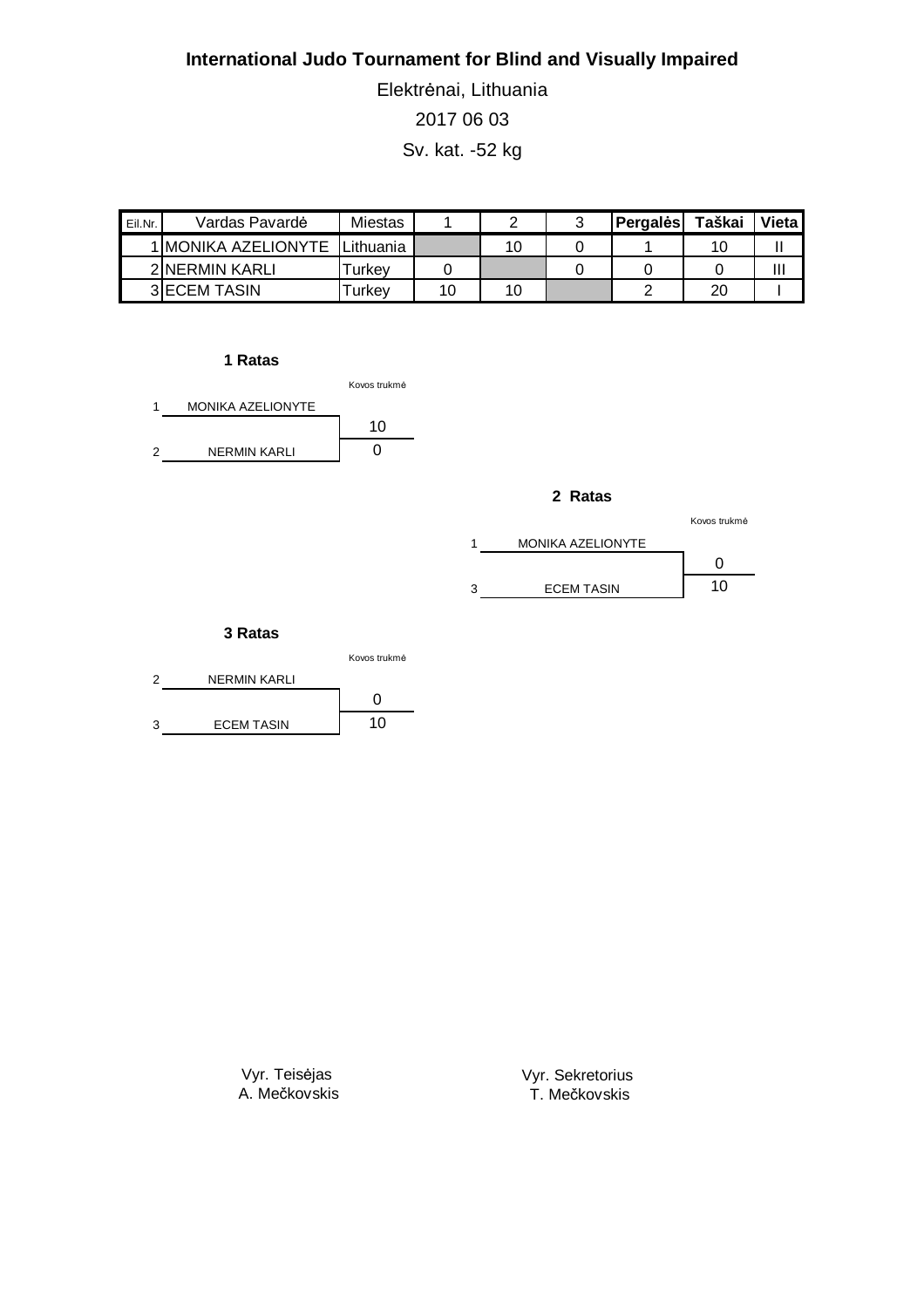Elektrėnai, Lithuania 2017 06 03 Sv. kat. -57 kg

| Eil.Nr. | Vardas Pavardė            | Miestas       |    |  | <b>Pergales</b> | Taškai | Vietal |
|---------|---------------------------|---------------|----|--|-----------------|--------|--------|
|         | <b>1IALESIA STEPANIUK</b> | <b>Russia</b> |    |  |                 |        | Ш      |
|         | 2 GULHAN ATASARAY         | Turkev        | 10 |  |                 | 10     |        |
|         | <b>3IIRINA FROLOVA</b>    | Russia        | 10 |  |                 | 20     |        |

**1 Ratas**





|   |                      | Kovos trukmė |
|---|----------------------|--------------|
|   | ALESIA STEPANIUK     |              |
|   |                      |              |
| ٩ | <b>IRINA FROLOVA</b> | 10           |

#### **3 Ratas**



Vyr. Teisėjas A. Mečkovskis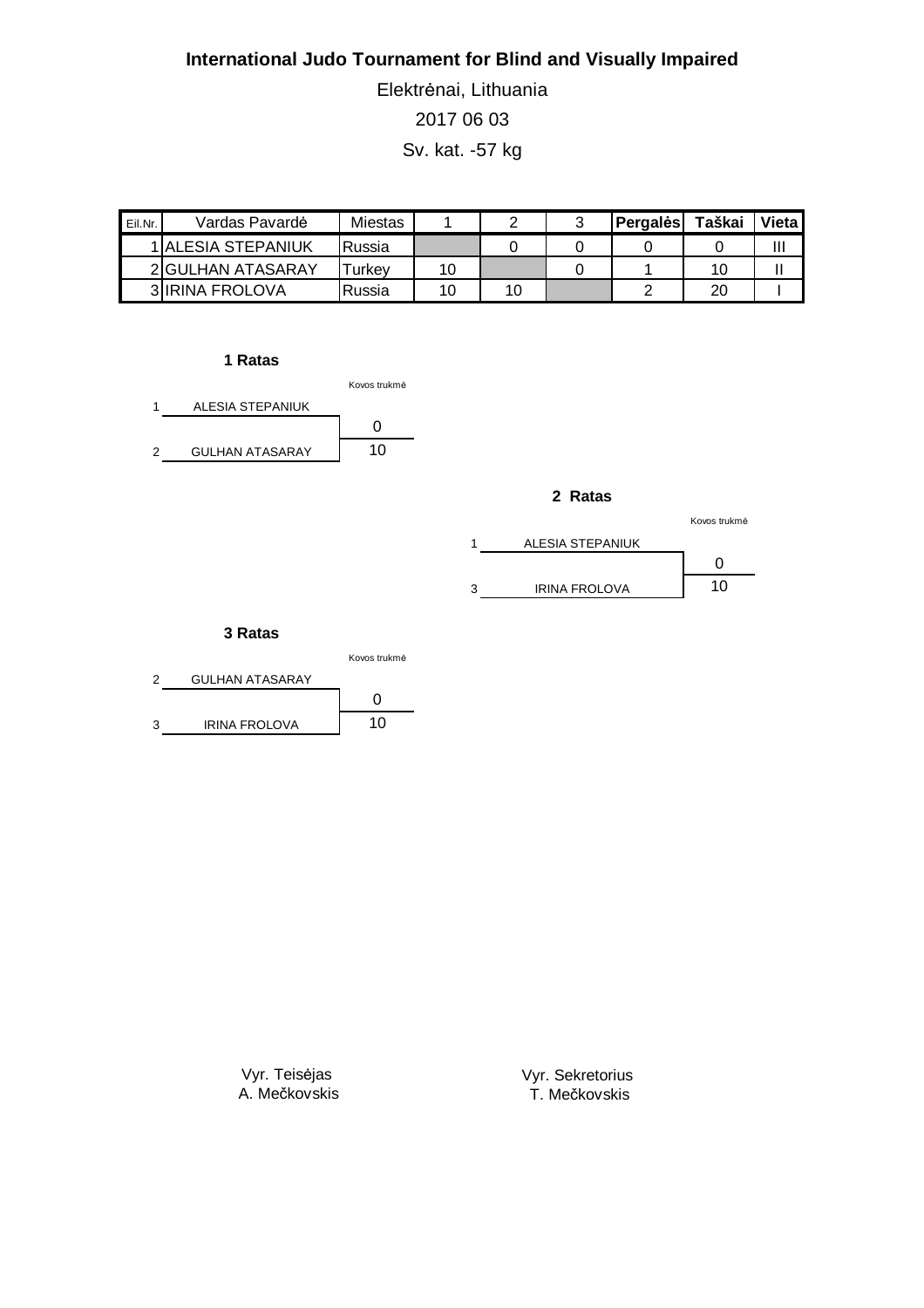Elektrėnai, Lithuania 2017 06 03 Sv. kat. -63 kg

| Eil.Nr. | Vardas Pavardė                | Miestas            |  | Pergales | Taškai | Vieta |
|---------|-------------------------------|--------------------|--|----------|--------|-------|
|         | 1   NATALIA OVCHINNIKOVRussia |                    |  |          |        |       |
|         | 2 ZEYNEP CIKLA                | ⊺urkev             |  |          |        | Ш     |
|         | <b>3IDONDU YESILYURT</b>      | <sup>-</sup> urkev |  |          | 10     |       |

### **1 Ratas**



#### **2 Ratas**

|   |                      | Kovos trukmė |  |  |
|---|----------------------|--------------|--|--|
|   | NATALIA OVCHINNIKOVA |              |  |  |
|   |                      |              |  |  |
| ٩ | DONDU YESILYURT      |              |  |  |

#### **3 Ratas**



Vyr. Teisėjas A. Mečkovskis